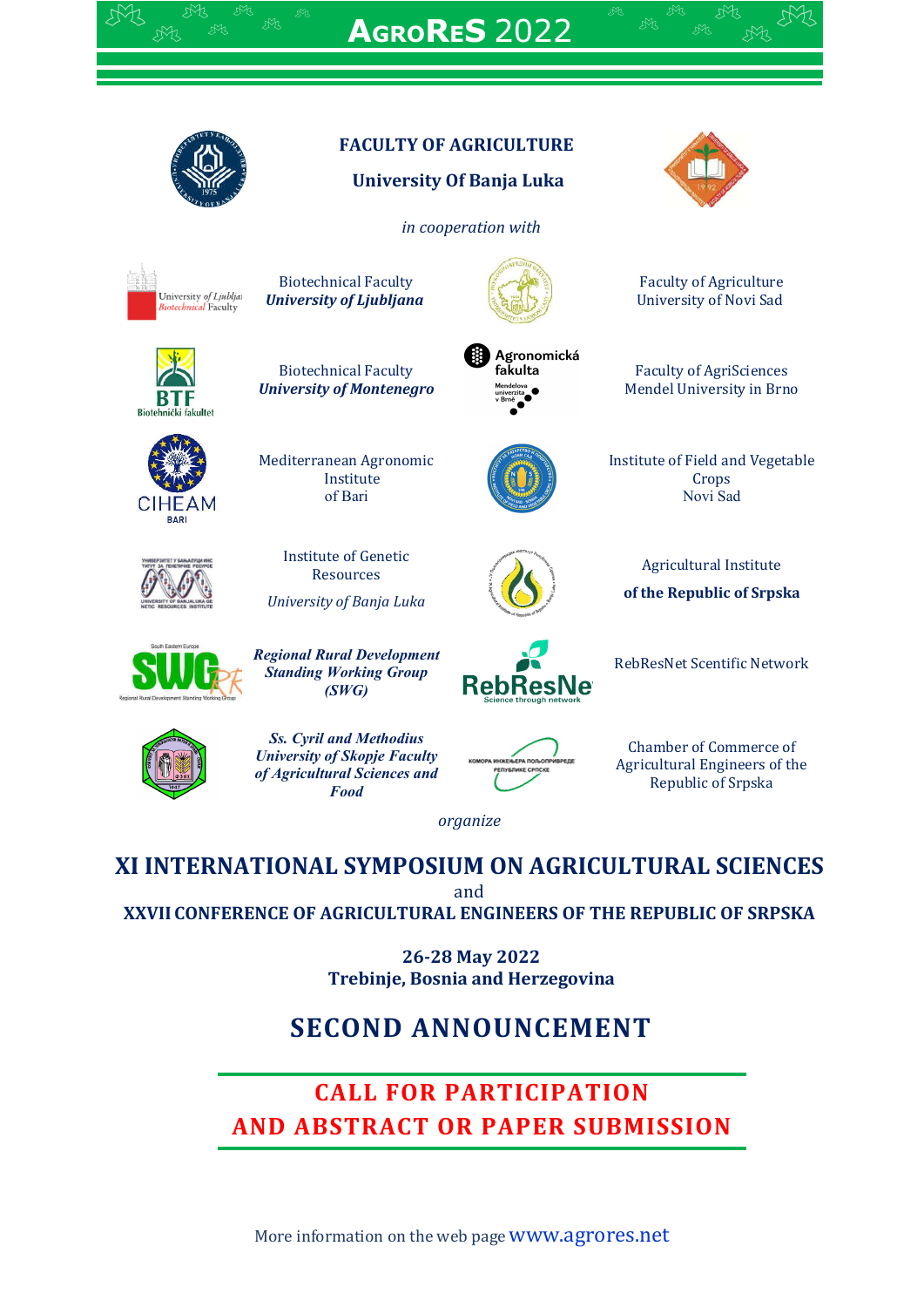## *SUPPORTED BY \_\_\_\_\_\_\_\_\_\_\_\_\_\_\_\_\_\_\_\_\_\_\_\_\_\_\_\_\_\_\_\_\_\_\_\_\_\_\_\_\_\_\_\_\_\_\_\_\_\_\_\_\_\_*

- Ministry of Scientific And Technological Development, Higher Education and Information Society, Government of Republic Srpska and
- Ministry of Agriculture, Forestry and Water Management, Government of Republic Srpska

## *SYMPOSIUM VENUE*

*\_\_\_\_\_\_\_\_\_\_\_\_\_\_\_\_\_\_\_\_\_\_\_\_\_\_\_\_\_\_\_\_\_\_\_\_\_\_\_\_\_\_\_\_\_\_\_\_\_\_\_\_\_\_* The symposium will be held at Grad Sunca, a new resort located 5 kilometers from Trebinje city center. Shuttle buses will run between the resort and the city on a regular basis.

## *ORGANISING COMMITTEE*

*\_\_\_\_\_\_\_\_\_\_\_\_\_\_\_\_\_\_\_\_\_\_\_\_\_\_\_\_\_\_\_\_\_\_\_\_\_\_\_\_\_\_\_\_\_\_\_\_\_\_\_\_\_\_* doc. dr **Branimir Nježić** – president, doc. dr **Biljana Kelečević** – secretary of the Symposium, prof. dr **Siniša Mitrić** – secretary of the Conference, prof. dr **Novo Pržulj**, prof. dr **Željko Vaško**, prof. dr **Miljan Cvetković**, doc. dr **Biljan Rogić**, doc. dr **Borut Bosančić**, mr **Danilo Vidović**, **Mladen Babić**, Bsc and **Danijela Kuruzović**.

#### *HONORARY COMMITTEE \_\_\_\_\_\_\_\_\_\_\_\_\_\_\_\_\_\_\_\_\_\_\_\_\_\_\_\_\_\_\_\_\_\_\_\_\_\_\_\_\_\_\_\_\_\_\_\_\_\_\_\_\_\_*

- **Srđan Rajčević**, MSc Minister for Scientific And Technological Development, Higher Education and Information Society, Government of Republic Srpska
- Prof. dr **Boris Pašalić** Minister of Agriculture, Forestry and Water Management, Government of Republic Srpska
- **Mirko Ćurić**, MSc Mayor of City of Trebinje
- Prof. dr **Radoslav Gajanin** Rector of University of Banja Luka
- Prof. dr **Zlatan Kovačević** Dean of the Faculty of Agriculture, University of Banja Luka
- Prof. dr **Nataša Poklar Ulrih** Dean of the Biotechnical Faculty, University of Ljubljana, Slovenia
- Prof. dr **Nedeljko Tica** Dean of the Faculty of Agriculture, University of Novi Sad, Serbia
- Prof. dr **Božidarka Marković** Dean of the Biotechnical faculty, University of Montenegro, Montenegro
- Prof. dr **Pavel Ryant** Dean of the Faculty of AgriScience, Mendel University of Brno, Czech Republic
- Prof. dr **Maurizio Raeli** Director of Mediterranean Agronomic Institute of Bari, CIHEAM IAMB, Italy
- Prof. dr **Dragana Latković** President of Bord of Directors in Institute of Field and Vegetable Crops Novi Sad, Serbia
- Doc. dr **Marina Antić** Director of Institute of Genetic Resurces, University of Banja Luka
- Prof. dr **Vojisalv Trkulja** Director of Agricultural Institute of Republic of Srpska
- Prof. dr **Andrei Jean-Vasile** Director of RebResNet scientific network
- Prof. dr **Vjekoslav Tanaskovikj** Dean of Faculty of Agricultural Sciences and Food of Ss. Cyril and Methodius, University in Skopje, North Macedonia
- **Jasenko Nedinić**, Bsc president of the Chamber of Agricultural Engineers of Republic of Srpska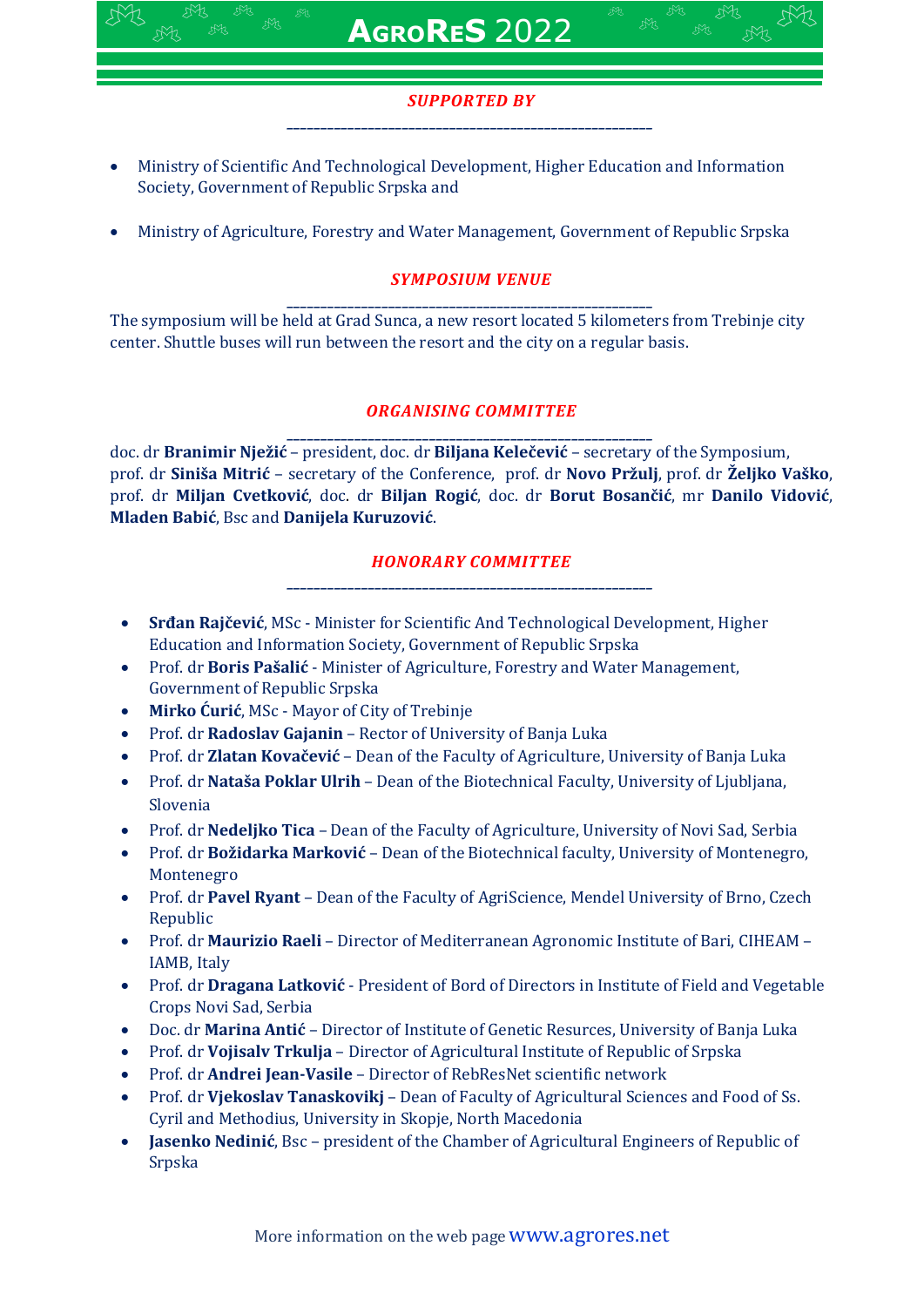### *SCIENTIFIC COMMITTEEE*

Novo Pržulj, president - *B&H*, Adrian Asanica – *Romania*, Marina Antić – *B&H*, Hrabrin Bašev - *Bulagaria*, Klime Beleski – *North Macedonia*, Geza Bujdoso - *Hungary*, Maria João Carvalho – *Portugal*, Marija Cerjak - *Croatia*, Miljan Cvetković – *B&H*, Jelena Čukanović – *Serbia*, Duška Delić - *B&H*, Arkadiusz Dyjakon – *Poland*, Ivica Đalović - *Serbia*, Zorica Đurić - *Australia*, Hamid El Bilali - *Italy*, Sezai Ercisli – *Turkey*, Emil Erjavec - *Slovenia*, Daniel Falta – *Czech Republic*, Vesna Gantner - *Croatia*, Snježana Hrnčić – *Montenegro*, Atila Jambor - *Hungary*, Ivana Janeska Stamenkovska – *North Macedonia*, Andrei Jean-Vasile – *Romania*, Stoja Jotanović – *B&H*, Tatjana Jovanović-Cvetković – *B&H*, Romina Kabranova – *North Macedonia*, Radovan Kasarda - *Slovakia*, Ilija Komljenović – *B&H*, Danijela Kondić – *B&H*, Zlatan Kovačević - *B&H*, Željko Lakić – *B&H*, Ivana Majić - *Croatia*, Ana Marjanović-Jeromela - *Serbia,* Mile Markoski – *North Macedonia,* Dimitrije Marković – *B&H*, Mihajlo Marković – *B&H*, Milan Marković - *Montenegro*, Zoran Marković - *Serbia*, Aleksandra Martinovska-Stojčeska – *North Macedonia*, Jegor Miladinović – *Serbia*, Stanislav Minta – *Poland*, Siniša Mitrić – *B&H*, Đorđe Moravčević – *Serbia*, Vesna Mrdalj – *B&H*, Nebojša Novković - *Serbia*, Aleksandar Ostojić – *B&H*, Vojo Radić – *B&H*, Ljiljana Radivojević – *Serbia*, Biljana Rogić – *B&H*, Gordana Rokvić-Knežić – *B&H*, Đorđe Savić – *B&H*, Nebojša Savić – *B&H*, Francesco Tiezzi - *Italy*, Mladen Todorović - *Italy,* Vida Todorović – *B&H*, Vojislav Trkulja – *B&H*, Jan Turan – *Serbia*, Zorica Vasiljević - *Serbia*, Željko Vaško – *B&H*, Božo Važić – *B&H*, Dragana Šunjka – *Serbia,* Nery Zapata – *Spain*, Ervin Zečević – *B&H*, Svjetlana Zeljković – *B&H,* Mirjana Žabić - *B&H.*

#### *THEMATIC FIELDS*

#### **Crop Sciences**

*cereals; fodder plants; industrial plants; plant breeding and seed production; plant protection, organic production; genetic resources; land and water management; etc.*

#### **Horticulture**

*fruit growing; viticulture and enology; vegetable growing; medical and aromatic plants; decorative plants; plant breeding and nursery production; plant protection; organic production; genetic resources; etc.*

#### **Animal Sciences**

*livestock breeding; aquaculture; apiculture; animal nutrition; animal breeding; hunting; veterinary sciences*; *organic production; genetic resources; etc.*

#### **Agricultural Economics and Rural Development**

*agricultural policy; agricultural economics; marketing; agromanagement; agricultural financing and insurance; rural and regional development; food self-sufficiency, climate change adaptation; etc.*

#### *ABSTRACT OR PAPER SUBMISSION*

The deadline for abstract submission is the  $1<sup>st</sup>$  of March 2022. It can be done on-line via AgroReS Symposium web page – https://agrores.net/en/participation/registration/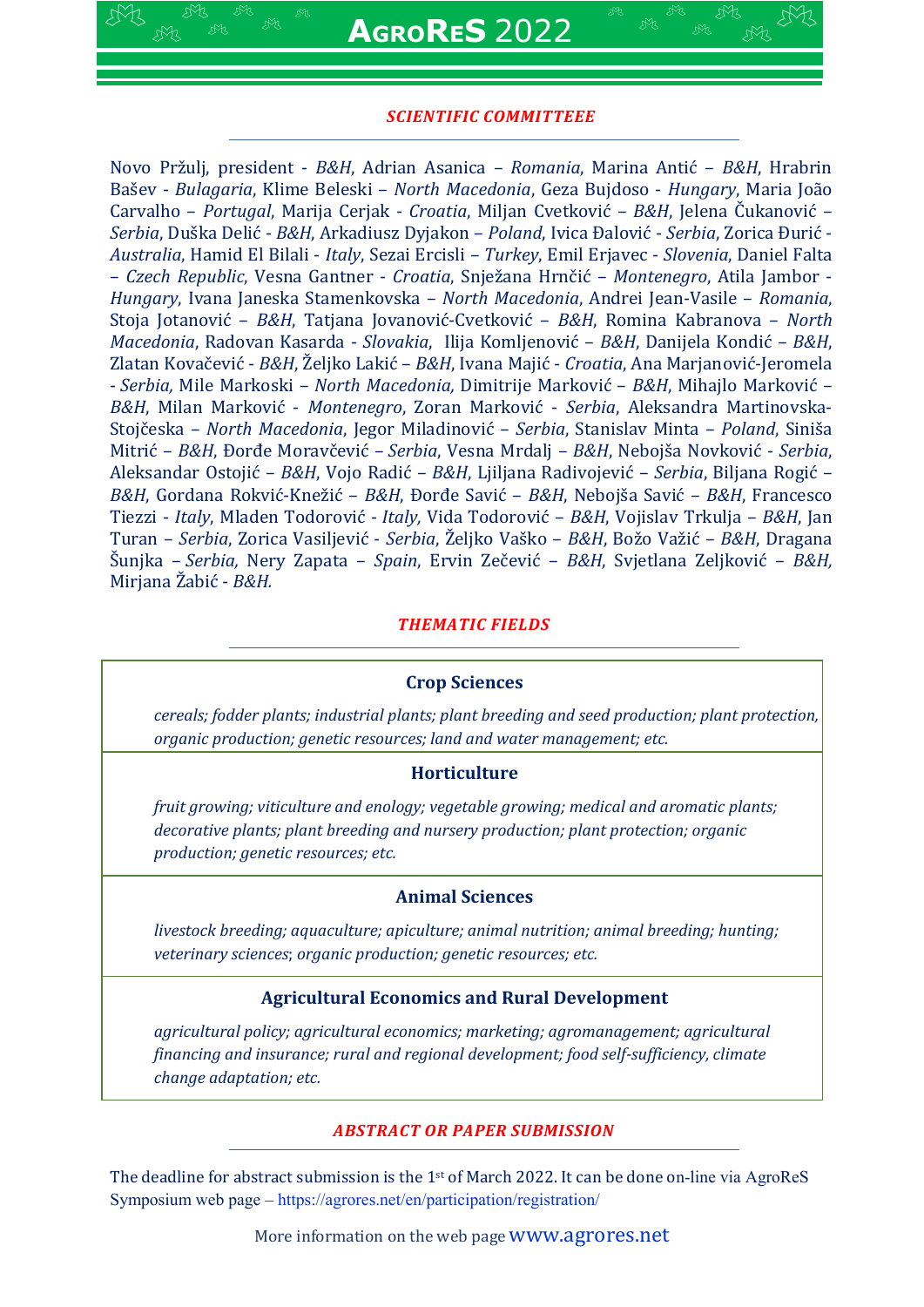# *PUBLICATION*

All accepted abstracts will be published in the Book of Abstracts, before the Symposium. Authors who decide to publish a full paper can do it in two ways:

- 1. In the Proceedings of the Symposium (by assigned ISBN and CIP number) or
- 2. In the scientific "Agro-knowledge Journal" published by the Faculty of Agriculture, University of Banja Luka (more on the journal's website http://doisrpska.nub.rs/index.php/agroznanje).

# *REGISTRATION FEE*

| Symposium participants | $100 \text{ } \in (200 \text{ KM})$ |
|------------------------|-------------------------------------|
| <b>Students</b>        | $40 \text{ } \in (80 \text{ KM})$   |
| Accompanying persons   | $40 \text{ } \in (80 \text{ KM})$   |

The registration fee includes:

- Electronic copies of Book of Abstracts and Proceedings of the Symposium AgroReS 2022;
- Electronic copies of the Agro-knowledge Journal;
- Welcome cocktail and cultural evening (26<sup>th</sup> of May);
- Refreshment during breaks;
- Gala dinner (27th of May);
- Field visit and sightseeing tour (28th of May).

At least one registration fee must be paid for each presented or published abstract/paper. The registration fee can be paid in advance through the bank transfer or on the spot in cash. The Symposium participants cover the remaining costs of participation, that are not included in the registration fee.

## **Prizes will be awarded for the best student oral and poster presentations.**

## *IMPORTANT DATES*

| 15 January 2022 | Second Announcement                                        |
|-----------------|------------------------------------------------------------|
| 01 March 2022   | Deadline for registration and abstract or paper submission |
| 15 April 2022   | Deadline for acceptance of abstracts or papers             |
| 1 May 2022      | Deadline for sponsorship arrangements                      |
| 16 May 2022     | Symposium program, Book of Abstracts and Proceedings       |

## *PROGRAM OF THE SYMPOSIUM*

| 26 May 2022 | Registration, Opening ceremony and Plenary session with keynote speakers |
|-------------|--------------------------------------------------------------------------|
| 27 May 2022 | Parallel work in four sessions and Round table                           |
| 28 May 2022 | Field visit and sightseeing tour                                         |

## *CONTACT*

| Faculty of Agriculture, University of Banja Luka | Phone: +387 51 330 992           |
|--------------------------------------------------|----------------------------------|
| Bulevar vojvode Petra Bojovica 1A                | $\vert$ Fax: +387 51 312 580     |
| † 78 000 Banja Luka                              | e-mail: symposium@agro.unibl.org |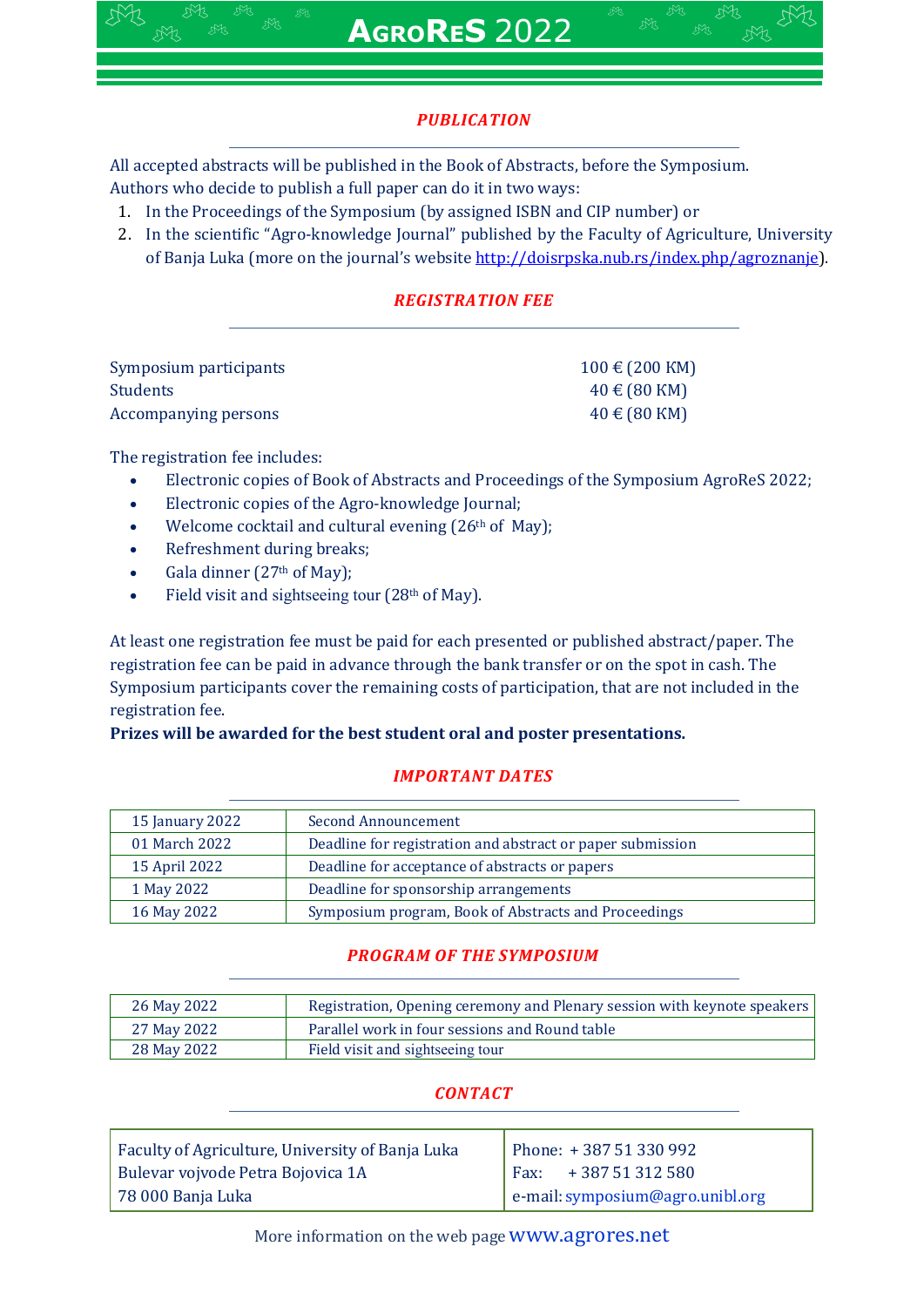## *KEYNOTE SPEAKERS*

## **Carlo Leifert - Southern Cross University, Lismore, Australia**

Integrated soil, crop and livestock management in organic agriculture; a logical framework to ensure food security and human health?



Prior to taking up his position Carlo was Professor of Ecological Agriculture at Newcastle University for 17 years. His work over the last 20 years has focused on: applied agronomic R&D and technology transfer to improve quality and safety and reduce costs in sustainable and organic food production systems, strategic R&D into interactions between food production methods and food quality (especially nutritional and sensory quality) and safety characteristics and selection/breeding of crop and livestock varieties suitable for "low input" and organic production systems.

## **Manuel Mota - Univerity of Evora, Portugal**

Plant parasitic nematodes, from soil to top of plant: a challenge for our time



A major scientific achievement of Manuel Mota was his detection, first in the EU, of the pinewood nematode, *B. xylophilus*. He has subsequently pursued a steady line of research on the physiology and the processes involved in plant disease induced by this nematode. He has contributed to the pest risk analysis for the territories of the European Union on *B. xylophilus* and its vectors. His recent interests include entomopathogenic nematodes, root lesion nematodes (*Pratylenchus* spp.) and longidorid virus-vector nematodes.

**Milan Mirosavljević - Institute of Field and Vegetable Crops, Novi Sad, Serbia** Changes in physiological and quality traits related with breeding progress



Milan Mirosavljević is the coordinator of small grains genetics and breeding at the Institute of Field and Vegetable Crops. His research has focused on plant genetics and breeding and development of crop cultivars including triticale, durum and bread wheat. His recent activities are devoted to the crop physiological mechanisms related to cereal breeding. He is an author and co-author of more than 25 cultivars of small grains and a leader and member of several national and international projects dealing with small grains breeding and genetic resources

**Zoran Popovski - Faculty of Agriculture and Food Sciences, Skopje, North Macedonia** Further challenges of genetic modification in agriculture



The main fields of his scientific interest are application of molecular markers in selection and production of recombinant proteins. He spent few years as researcher and professor at Osaka Prefecture University in Japan, Univesitta dellaTuscia in Italy, University of Sarajevo in Bosnia and Herzegovina, INRA – Nantes in France, Lund University in Sweden, Ohio State University and Case Western Reserve University in USA. Currently, he is a visiting professor at the Faculty of Biology and Technology at the Novosibirsk State Agrarian University.